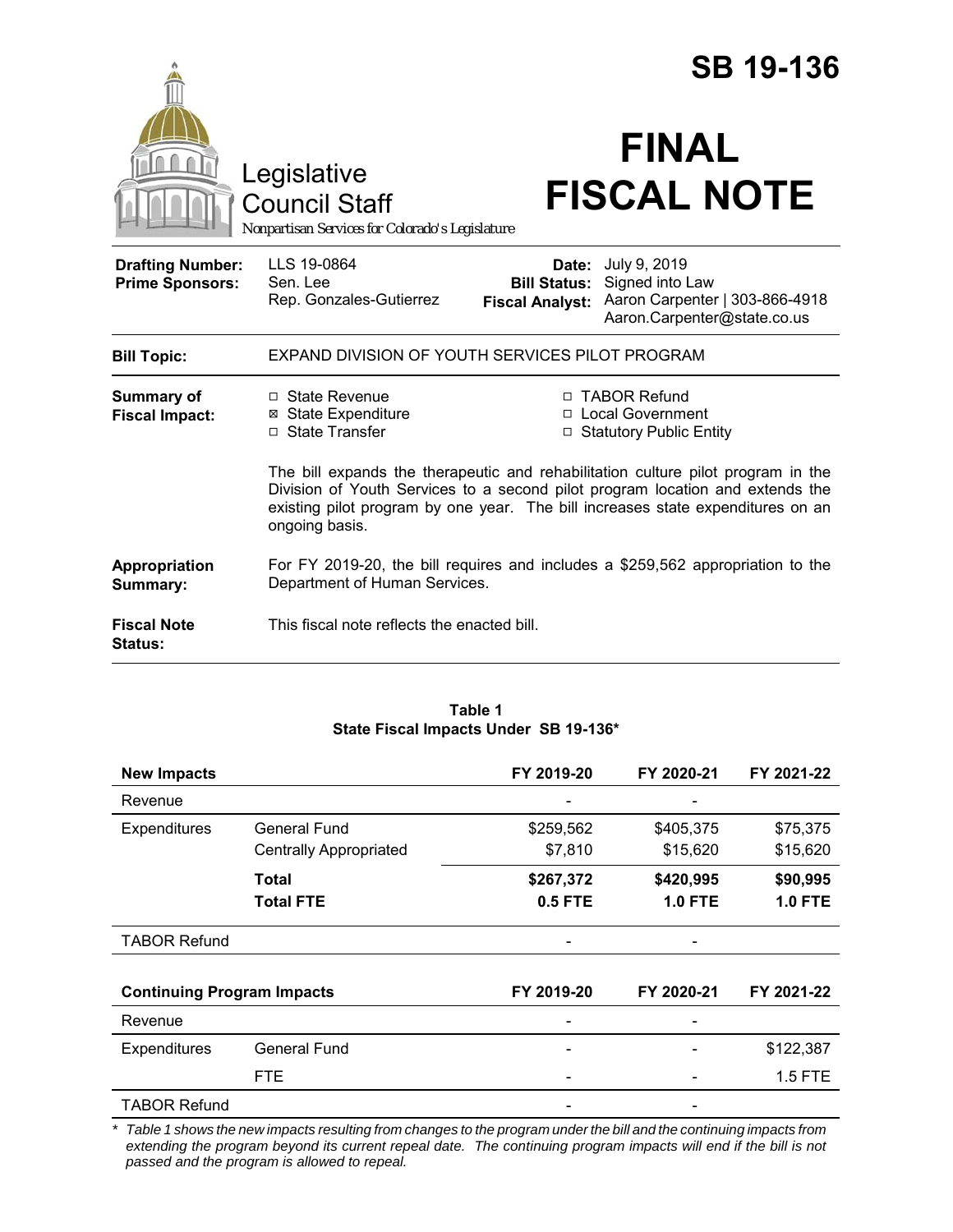July 9, 2019

# **Summary of Legislation**

Under current law, the Division of Youth Services (DYS) in the Department of Human Services (DHS) must provide treatment to at least 20 committed youth through a division therapeutic and rehabilitate culture pilot program. This bill adds a second pilot program location and increases the number of committed youth served to 35. In the program, youths are divided into groups of no more than 15 for therapeutic care in a home-like environment. As in the first pilot program location, DYS is required to contract with a third-party vendor to facilitate, coach, and train staff for the current pilot program location and to contract with another, different, third-party vendor to evaluate the effectiveness of the two pilot programs. The second vendor must submit its report on the effectiveness of the two programs to the General Assembly by October 1, 2021. Finally, the bill extends the repeal date of the current pilot program location by six months to January 3, 2022, and requires the DHS to work with the current vendor on the existing pilot program site for one more year.

## **Background**

In 2017, House Bill 17-1329 was passed and created a pilot program in the DYS to provide a therapeutic and rehabilitation program. The program was charged with providing treatment to at least 20 committed youth. Currently, youth are divided into therapeutic groups of no more than 12 in a trauma-responsive organizational environment. DYS set up the pilot program at the Lookout Mountain Youth Services Center and contracted with the Missouri Youth Services Institute to help implement the program and the RAND Corporation to evaluate the program. The program began on July 1, 2018, and is currently serving 24 youth. In FY 2018-19, the program was appropriated \$419,479 and 3.0 FTE.

# **Continuing Program Impacts**

Based on DHS's FY 2018-19 appropriation as indicated by the fiscal note for HB17-1329, the DHS is expected to have continuing expenditures of \$122,387 and 1.5 FTE beginning in FY 2021-22 to administer the original pilot program for an additional six months beyond its current repeal date, if this bill is enacted. If this bill is not enacted, the program will end on July 1, 2021, and state expenditures will decrease starting in FY 2021-22 by the amounts shown above. The changes to the program that drives additional costs are discussed in the State Expenditure section.

### **State Expenditures**

General Fund expenditures in the DHS will increase by \$267,372 and 0.5 FTE in FY 2019-20, by \$420,995 and 1.0 FTE in FY 2020-21 and by \$90,995 and 1.0 FTE in FY 2021-22, as shown in Table 2 and described below.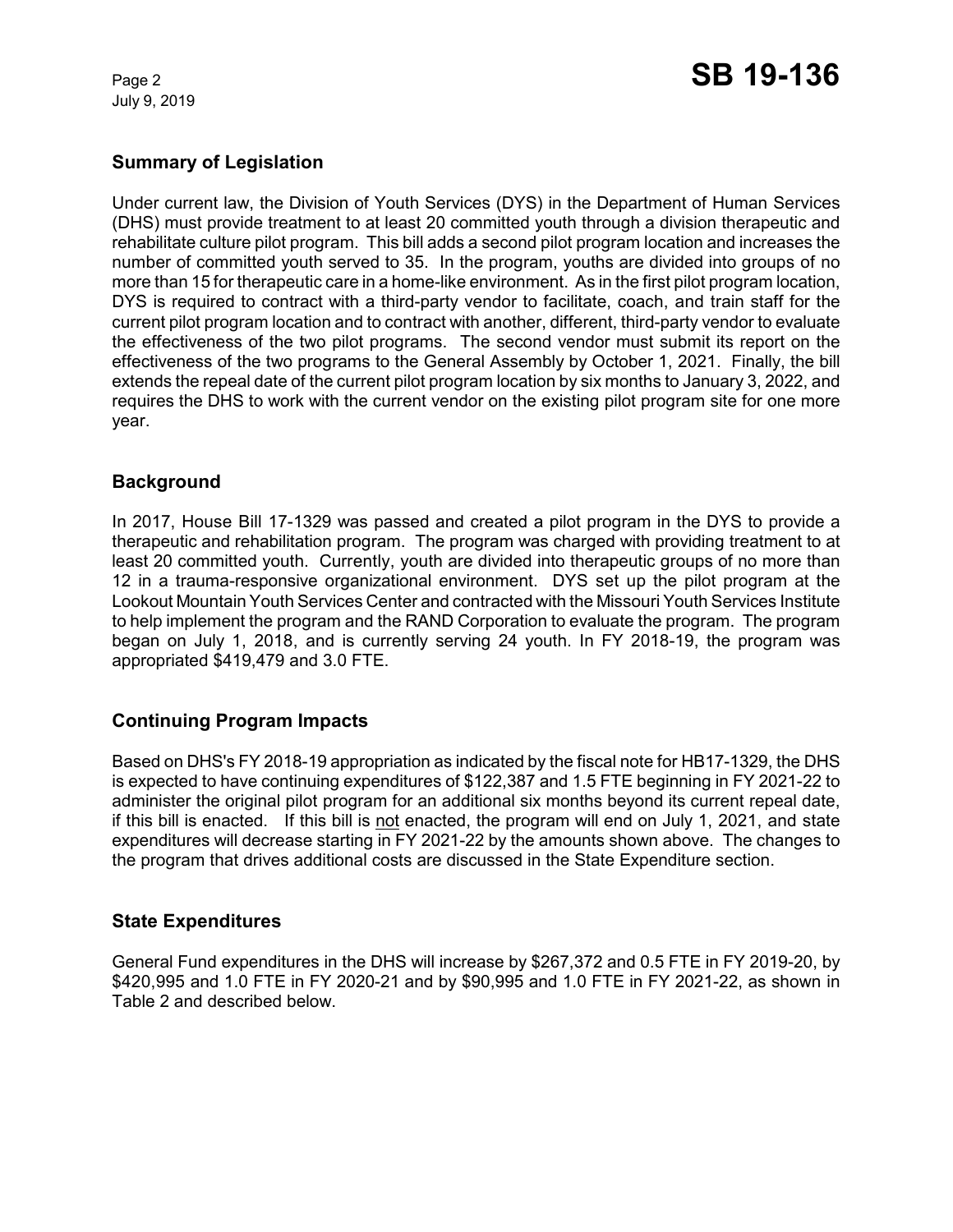**Table 2 Expenditures Under SB 19-136**

|                                                    | FY 2019-20 | FY 2020-21     | FY 2021-22 |
|----------------------------------------------------|------------|----------------|------------|
| <b>Department of Human Services</b>                |            |                |            |
| <b>Personal Services</b>                           | \$37,212   | \$74.425       | \$74,425   |
| <b>Operating Expenses and Capital Outlay Costs</b> | \$5,178    | \$950          | \$950      |
| <b>Other Operating Costs</b>                       | \$2,800    |                |            |
| Renovations                                        | \$161,872  | \$10,000       |            |
| <b>Implementation Consultant</b>                   | \$52,500   | \$270,000      |            |
| Evaluation Consultant                              |            | \$50,000       |            |
| Centrally Appropriated Costs*                      | \$7,810    | \$15,620       | \$15,620   |
| <b>Total Cost</b>                                  | \$267,372  | \$420,995      | \$90,995   |
| Total FTE                                          | $0.5$ FTE  | <b>1.0 FTE</b> | 1.0 FTE    |

*\* Centrally appropriated costs are not included in the bill's appropriation.*

**Personal services costs.** The fiscal note assumes that the new pilot program will be in a different facility; therefore; DYS will require 1.0 FTE for a youth services counselor to implement the pilot, be a liaison between the program and the vendor, coordinate assignments, and train existing facility staff. Operating and capital outlay costs, including a one-time cost for a digital radio, are included for this new staff.

**Renovations.** The DHS will have costs to renovate space to create a youth residence for the new pilot program that are home-like and therapeutic. Based on the current the pilot program, it is estimated that renovations will cost \$161,872 in the first fiscal year and \$10,000 in the second fiscal year.

**Contractors.** The bill increases costs in the DHS by \$52,500 in FY 2019-20 and by \$270,000 in FY 2020-21 to contract with a vendor to implement a second pilot program site and to continue the current vendor's contract by one year. Based on the current pilot program, this fiscal note estimates a daily rate of \$1,500 to implement the new program. It is estimated that 215 contractor days are required including 35 days for implementation and 180 days to setup the new pilot. This results in contractor costs of \$52,500 in FY 2019-20 and \$270,000 in FY 2020-21. In addition, by expanding the requirement to work with the current vendor for the current pilot program by one year, cost to the DHS will increase by \$270,000 in FY 2019-20 only. However, costs for extending the current pilot site are included in the FY 2019-20 Long Bill (Senate Bill 19-207) and do not need to be appropriated in this bill and are excluded from the fiscal note.

**Evaluation.** In FY 2020-21, costs in the DHS will increase to contract with a vendor to evaluate the two pilot programs. The fiscal note estimates an increase in costs of \$50,000 in FY 2020-21 to collect and analyze data and produce a report. This estimate is based on a rate of \$200 per hour with 200 hours of work in both FY 2020-21 and FY 2021-22. This estimate also includes \$10,000 for any travel costs associated with traveling to the facility and other administrative costs.